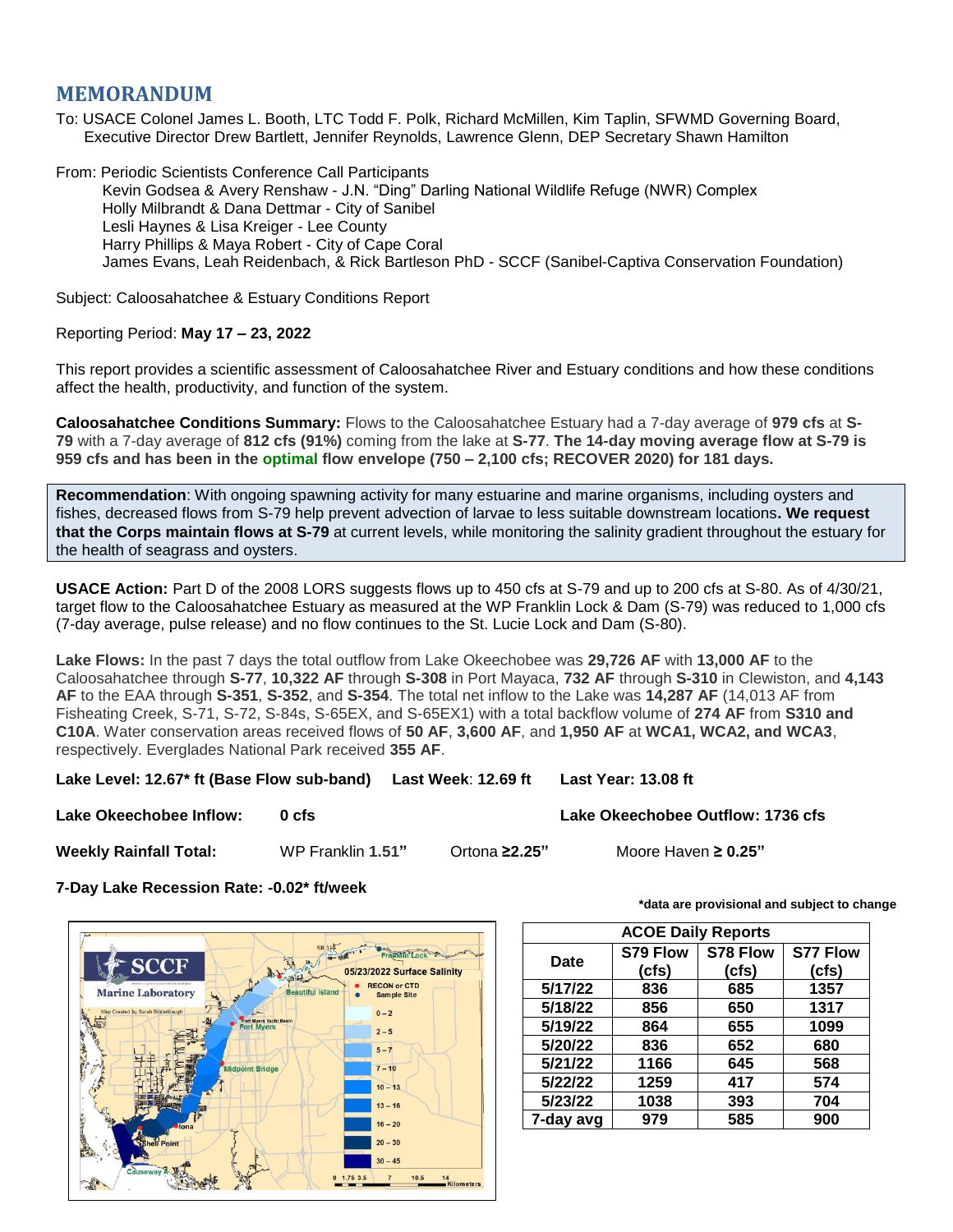## **Caloosahatchee Estuary Page 2 of 3**

10

5



olmpp

| <b>Light Penetration</b> |                   |                                |                  |                                |
|--------------------------|-------------------|--------------------------------|------------------|--------------------------------|
| <b>Site</b>              | 25% Iz            | <b>Target</b><br><b>Values</b> | <b>Turbidity</b> | <b>Target</b><br><b>Values</b> |
|                          | meters            |                                | <b>NTU</b>       |                                |
| <b>Fort Myers</b>        | <b>ND</b>         | > 1                            | <b>ND</b>        | < 18                           |
| <b>Shell Point</b>       | 1.87 <sup>c</sup> | >2.2                           | 1.1              | < 18                           |
| Causeway                 | $1.52^\circ$      | > 2.2                          | 5.5              | < 5                            |

*25% Iz is the depth (z) where irradiance (I) is 25% of surface irradiance. Target values indicate the depth of light penetration needed for healthy seagrass.* m measured, c calculated

**Cyanobacteria Status:** No samples for cyanobacteria were collected this week by the Lee County Environmental Lab. On 5/24/22 the USACE reported cyanobacteria present upstream of the Franklin Lock and Dam.

Discharge (cfs)

8000

4000

OS TON

**Upper Estuary Conditions:** The 30-day average surface salinity at the Fort Myers Yacht Basin was **5.2 psu**, within the suitable range for tape grass.

**Lower Estuary Conditions:** The average salinity at Shell Point RECON was **29 psu**, within the optimal range for seagrasses, but above optimal for oysters.

| <b>Monitor Site</b>           | Salinity (psu) <sup>a</sup> | Diss $O2$    | <b>FDOM</b> | <b>Chlorophyll</b> |
|-------------------------------|-----------------------------|--------------|-------------|--------------------|
|                               | [previous week]             | $(mg/L)^b$   | $(gsde)^c$  | $(\mu g/L)^d$      |
| <b>Beautiful Island</b>       | $0.6 - 1.6$ [0.5 - 1.6]     | $4.0 - 8.7$  | 201         | -------            |
| <b>Fort Myers Yacht Basin</b> | $4.3 - 7.8$ [2.8 - 7.5]     |              | <b>200</b>  | -------            |
| <b>Shell Point</b>            | $20 - 33$ [17 - 33]         | $4.9 - 7.0$  | 75.5        | 1.6                |
| <b>McIntyre Creek</b>         | $30.2 - 33.7$ [30.3 - 32.6] | $2.2 - 12.7$ |             | -------            |
| <b>Tarpon Bay</b>             | $30.8 - 34.4$ [28.5 - 32.3] | $3.3 - 7.8$  |             |                    |
| <b>Wulfert Flats</b>          | -------                     |              |             |                    |

## **Water Quality Conditions**

**Red values are outside of the preferred range.**

**<sup>a</sup> Salinity target values: BI < 5, FM < 10, SP = 10 – 30**

**<sup>b</sup> Dissolved O<sup>2</sup> target values: all sites > 4**

**<sup>c</sup> FDOM target values: BI < 70, FM < 70, SP < 11**

**<sup>d</sup> Chlorophyll target values: BI < 11, FM < 11, SP < 11** 

**<sup>s</sup> Single sonde lower and surface layer or surface grab lab measurement**

**------- no data**

**Red Tide:** On 5/20/22, the FWC reported that the red tide organism, *Karenia brevis* was observed at background concentrations offshore of Manatee and Collier counties.

**Wildlife Impacts:** Wildlife impacts were not reported this week.